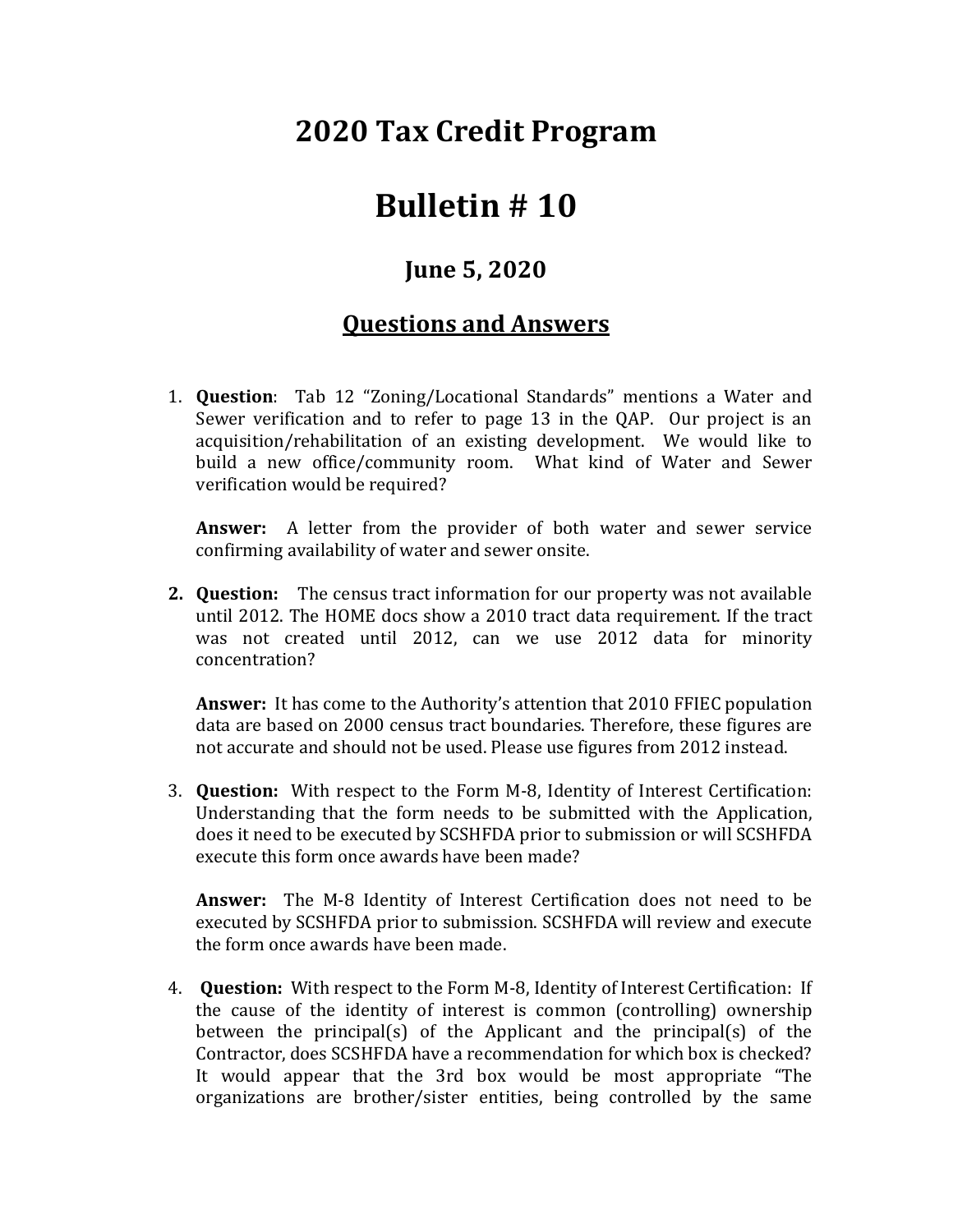parent organization." Although an individual is not an organization, this best describes the relationship.

**Answer:** If the identify of interest situation does not fit the three descriptions on the form do not check any of boxes. Use the dialog box provided on the form to state that the relationship does not fit the descriptions provided and describe the relationship.

5. **Question:** With respect to From M-8A, Request for an Identity of Interest: Does this need to be submitted with the Application, or is this something SCSHFDA will require post award?

**Answer:** The M-8A Request for Identity of Interest and supporting documentation is to be submitted with the application under Tab 24.

6. **Question:** Tab 15 of the Application contains the Market Study, I believe this is meant to be in Tab 16.

**Answer:** The market study should be submitted under Tab 16.

7. **Question:** The Zip Code tab in Site Control is password protected. Can zip code be entered along with state? Folks would not need to enter all the application data from the current form to a new one.

**Answer:** Yes, the zip code can be entered in the state field.

8. **Question:** The 2020 HOME Addendum reads as follows:

6. At least twenty percent (20%) of the development's HOME-assisted units must be rent and income restricted based on the fifty percent (50%) Area Median Income.

Can we use 30% units to satisfy this requirement, or do the HOME units have to be rent and income restricted at 50% specifically as stated in the addendum.

**Answer:** The HOME units have to be rent restricted to households 50% and below Area Median Income, therefore 30% units may meet this requirement.

9. **Question:** For site and civil plans, the requirements ask for "underground utilities". Are you looking for where the utilities come into the site or where all of the water/sewer lines will be when the project is complete?

**Answer:** Both the locations of utility taps and the location of all the utilities on the site from tap or feed location to the buildings, detention areas etc.

10. **Question:** Our proposed manager's office has a closet attached to it. Does the closet space count towards the minimum square footage calculation?